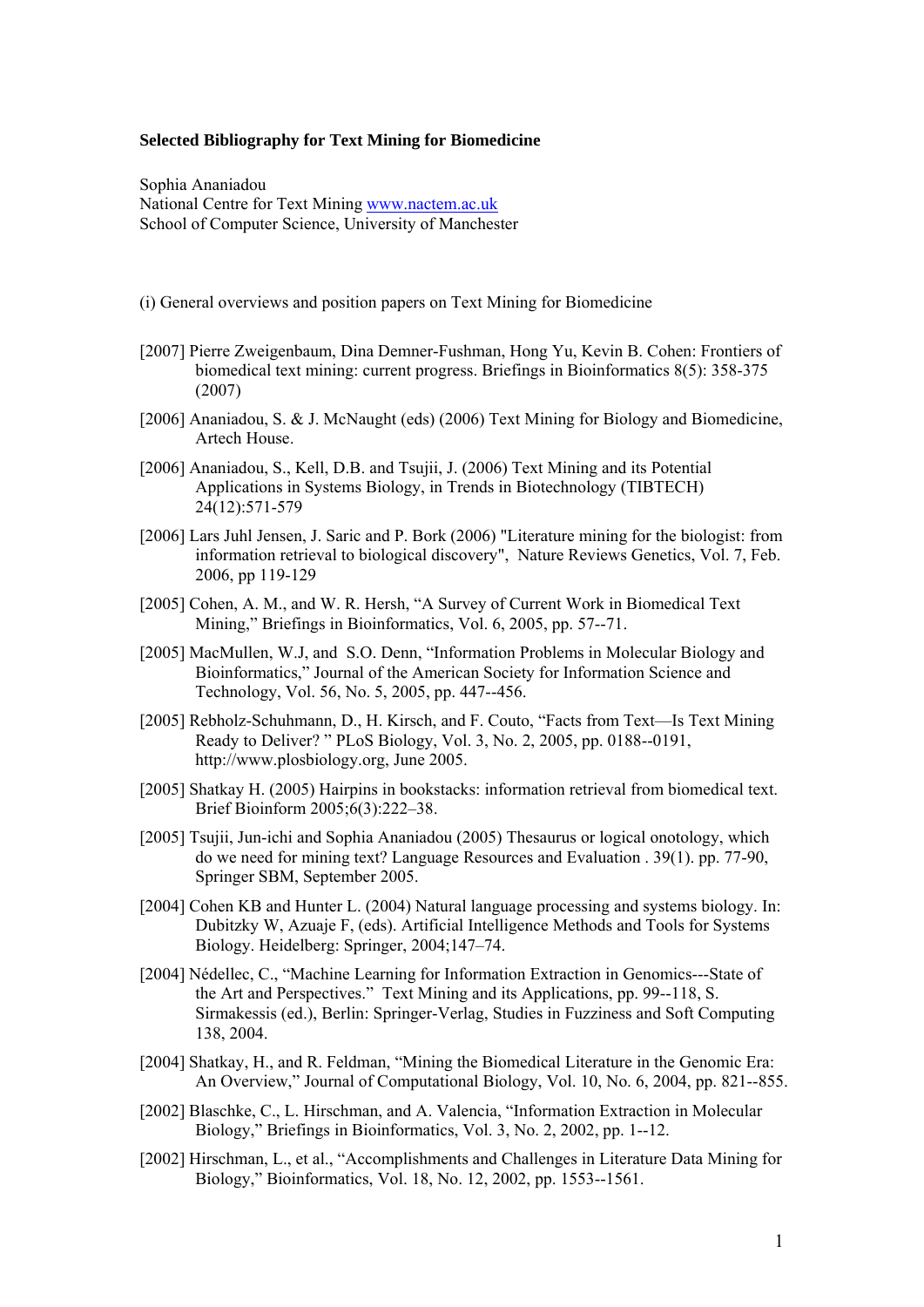- [2002] Mack, R., and M. Hehenburger, "Text-based Knowledge Discovery: Search and Mining of Life-sciences Documents," Drug Discovery Today, Vol. 7, No. 11, 2002, pp. S89--S98.
- [2002] Yandell, M. D., and W. H. Majoros, "Genomics and Natural Language Processing," Nature Reviews/Genetics, Vol. 3, 2002, pp. 601--610.

# **(ii) Forums for biomedical text mining on the Web**

### BLIMP<http://blimp.cs.queensu.ca/>

"BLIMP covers all publications related to the fast-growing field of biomedical literature and text mining. It is a one-stop resource, letting researchers find out who-does-what in the area and where it is published, bridging across the many discipline-specific venues in which biomedical text-mining papers are published."

### BIONLP<http://www.ccs.neu.edu/home/futrelle/bionlp/>

Bob Futrelle's NLP for Biotext Mining

## <http://www.text-mining.org/>

A comprehensive collection of text mining resources, including links to publications, commercial suppliers, news items, research groups, events, etc

### **(iii) Named Entity Recognition and Terminology Management**

- [2008] Gaudan,G., et al. (2008) Identifying GO terms in text. EURASIP JBSB, Hindawi Publishing Group. (accepted)
- [2008] Yoshimasa Tsuruoka, John McNaught, and Sophia Ananiadou (2008) Normalizing biomedical terms by minimizing ambiguity and variability.BMC Bioinformatics (in press).
- [2007] Yoshida, Kazuhiro and Jun'ichi Tsujii. Reranking for Biomedical Named-Entity Recognition. BioNLP 2007. Prague, Czech Republic.
- [2007] Yoshimasa Tsuruoka, John McNaught, Jun'ichi Tsujii, and Sophia Ananiadou (2007) Learning string similarity measures for gene/protein name dictionary look-up using logistic regression. *Bioinformatics,* Vol. 23, No. 20, pp. 2768-2774.
- [2006] Ananiadou, S. & Nenadic, G. (2006) Automatic Terminology Management in Biomedicine, in Text Mining for Biology and Biomedicine, Artech house, pp.67-98
- [2006] Chang, J.T. and Schütze, H. (2006) Abbreviations in biomedical text. In Ananiadou, S. and McNaught, J. (Eds.). Text Mining for Biology and Biomedicine, London Artech House Inc, pp. 99–119.
- [2006] Daisuke Okanohara, Yusuke Miyao, Yoshimasa Tsuruoka, and Jun'ichi Tsujii (2006) Improving the Scalability of Semi-Markov Conditional Random Fields for Named Entity Recognition. COLING/ACL 2006, pp. 465-472.
- [2006] Liu H., Hu Z., Zhang J. and Wu C., (2006). BioThesaurus: a web-based thesaurus of protein and gene names. Bioinformatics 22(1):103-105.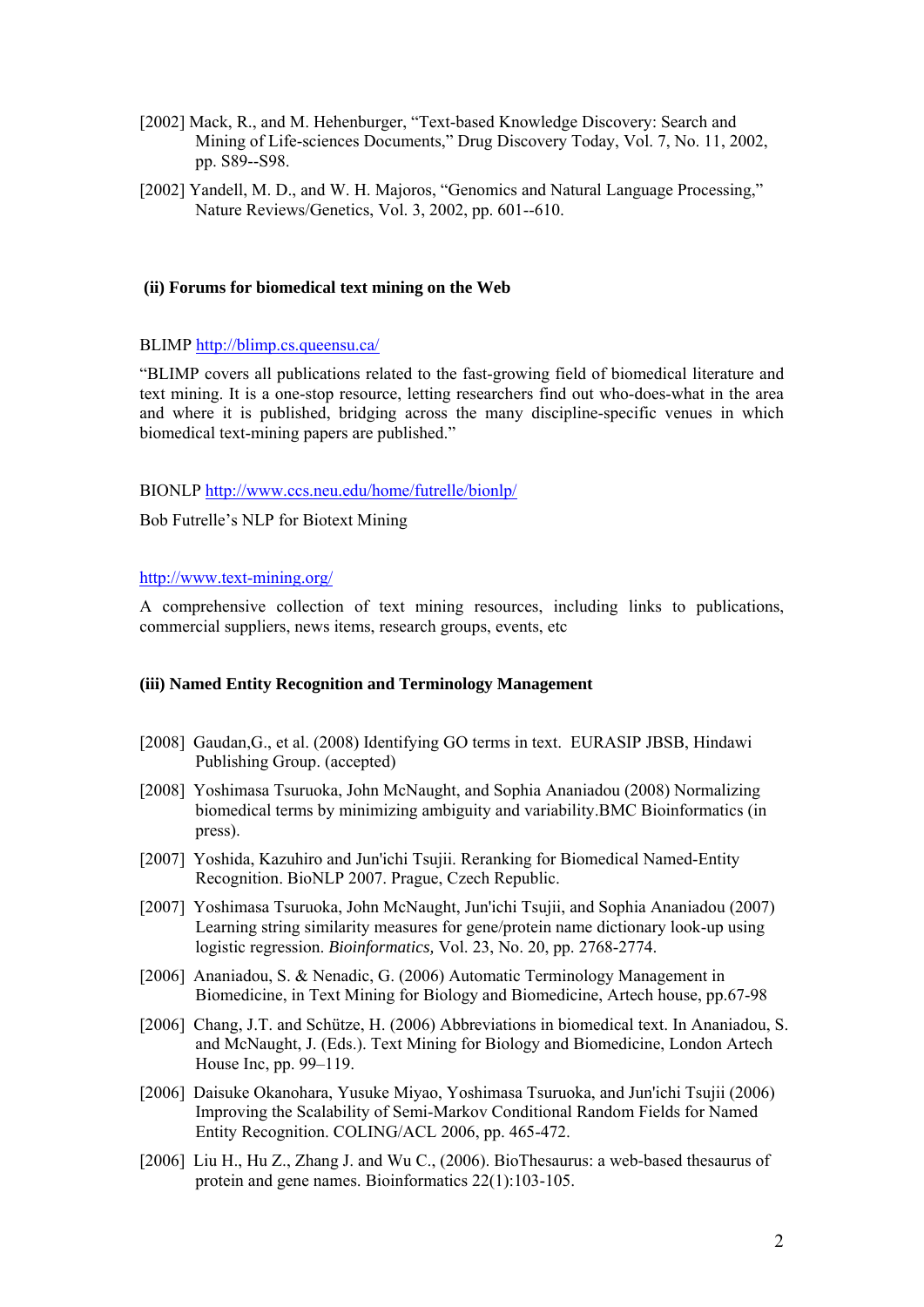- [2006] Okazaki, N. and Ananiadou, S. (2006) Building an Abbreviation Dictionary using a Term Recognition Approach, in Bioinformatics, 22(24):3089-3095
- [2006] Okazaki, N. and Ananiadou, S. (2006) Clustering acronyms in biomedical text for disambiguation, in Proceedings of LREC.
- [2006] Park, J.C. & Kim, J.J. (2006) Named Entity Recognition, in Text Mining for Biology and Biomedicine, Artech house, pp. 121- 142
- [2006] Rebholz-Schuhmann, D., et al. (2006a) Annotation and Disambiguation of Semantic Types in Biomedical Text: a Cascaded Approach to Named Entity Recognition. Workshop on "Multi-Dimensional Markup in NLP", EACL 2006, Trente, Italy.
- [2005] Hakenberg,J., et al. (2005). Systematic feature evaluation for gene name recognition. BMC Bioinformatics; 6 Suppl 1:S9.
- [2005] Hanisch D, Fundel K, Mevissen HT, et al. Prominer: rule based protein and gene entity recognition. BMC Bioinformatics 2005;6(Suppl 1):(S14).
- [2005] Hirschman, L., et al. (2005) Overview of BioCreAtIvE task 1B: normalized gene lists. BMC Bioinformatics, 6(Suppl 1):S11.
- [2005] Kazama, Jun'ichi and Jun'ichi Tsujii (2005) Maximum Entropy Models with Inequality Constraints: A case study on text categorization. Machine Learning 60(1- 3). pp. 169-194, Springer SBM, September 2005.
- [2005] Koike, A., Y. Niwa, and T. Takagi, "Automatic Extraction of Gene/Protein Biological Functions from Biomedical Text", Bioinformatics, Vol. 21, No.7, 2005, pp.1227-- 1236.
- [2005] McDonald R, Pereira F. Identifying gene and protein mentions in text using conditional random fields. BMC Bioinform 2005;6:(Suppl)(1:S6).
- [2005] Spasic, I., and S. Ananiadou, "A Flexible Measure of Contextual Similarity for Biomedical Terms" Proceedings of Pacific Symposium on Biocomputing (PSB, 2005), Hawaii, USA, 2005.
- [2005] Spasic, I., S. Ananiadou, and J. Tsujii, "MaSTerClass: a Case-based Reasoning System for the Classification of Biomedical Terms", Bioinformatics, Vol.21, No.11, 2005, pp.2748--2758.
- [2005] Tsuruoka, Y., S. Ananiadou, and J. Tsujii, "A Machine Learning Approach to Automatic Acronym Generation", Proc. of Bio-LINK, ISMB, 2005.
- [2005] Wren, J.D., et al. (2005) Biomedical term mapping databases. Nucleic Acids Res, 33.
- [2004] Adar, E., "Sarad: a Simple and Robust Abbreviation Dictionary," Bioinformatics, Vol. 20, No. 4, 2004, pp. 527--533.
- [2004] Ananiadou, S., Friedman, C. & Tsujii, J (eds) (2004) Named Entity Recognition in Biomedicine, Special Issue, Journal of Biomedical Informatics, vol. 37 (6).
- [2004] Harkema, H., et al., "A Large-Scale Terminology Resource for Biomedical Text Processing", Proceedings of BioLINK, 2004, pp.53--60.
- [2004] Kim, J., et al., "Introduction to the Bio-Entity Recognition Task at JNLPBA," Proc. Int. Workshop on Natural Language Processing in Biomedicine and its Applications, 2004, pp. 70--75.
- [2004] Krauthammer, M., and G. Nenadic, "Term Identification in the Biomedical Literature", Journal of Biomedical Informatics, Special Issue on Named Entity Recognition in Biomedicine, Vol.37, No. 6, 2004, pp.512--526.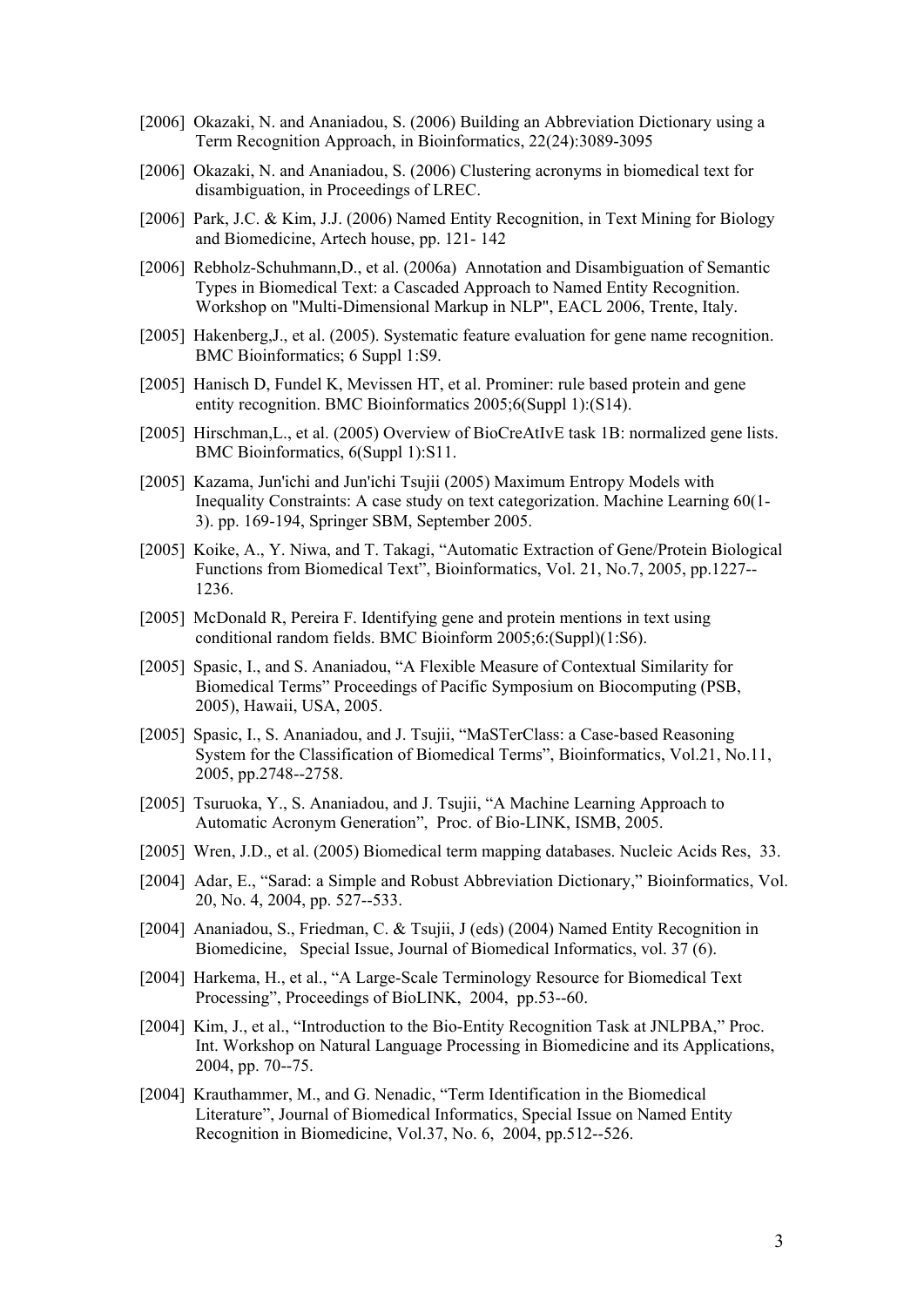- [2004] Lee, K.J., et al., "Biomedical Named Entity Recognition using Two-Phase Model based on SVMs", Journal of Biomedical Informatics, Special Issue, Named Entity Recognition in Biomedicine, Vol.37, No. 6, 2004, pp. 436--447.
- [2004] Mika, S., and B. Rost, "Protein Names Precisely Peeled off Free Text," Bioinformatics, Vol. 20, Suppl. 1, 2004, pp. i241--i247.
- [2004] Morgan, A., et al., "Gene Name Identification and Normalization using a Model Organism Database," Journal of Biomedical Informatics, Vol. 37, 2004, pp. 396--410.
- [2004] Nenadic, G., S. Ananiadou, and J. McNaught, "Enhancing Automatic Term Recognition through Recognition of Variation", Proceedings of COLING 2004, Geneva, Switzerland, 2004, pp. 604--610.
- [2004] Ogren, P., et al., "The Compositional Structure of Gene Ontology Terms", Proc. PSB, 2004, pp.214--225.
- [2004] Tsuruoka, Y. and J.Tsujii, "Improving the Performance of Dictionary-based Approaches in Protein Name Recognition" Journal of Biomedical Informatics, Special Issue on Named Entity Recognition in Biomedicine, Vol.37, No. 6, 2004, pp. 461--470.
- [2004] Tuason, O., L. Chen, H. Liu, J.A. Blake, and C. Friedman, "Biological Nomenclature: A Source of Lexical Knowledge and Ambiguity", Proceedings of Pac Symp Biocomputing, Hawaii, 2004, pp. 238--249.
- [2004] Zhou, G., et al., "Recognizing Names in Biomedical Texts: A Machine Learning Approach," Bioinformatics, Vol. 20, No. 4, 2004, pp. 1178--1190.
- [2003] Cantor M.N., et al., "An Evaluation of Hybrid Methods for Matching Biomedical Terminologies: Mapping the Gene Ontology to the UMLS", Stud. Health Technol. Inform. (95), 2003, pp.62—67
- [2003] Hanisch, D., et al., "Playing Biology's Name Game: Identifying Protein Names in Scientific Text," Proc. Pacific Symp. on Biocomputing, 2003, pp. 403--414.
- [2003] Morgan, A., et al., "Gene Name Extraction Using FlyBase Resources", Proceedings of ACL Workshop, NLP in Biomedicine, Sapporo, Japan, 2003, pp.1--8.
- [2003] Narayanaswamy, M., K.E. Ravikumar, and K. Vijay-Shanker, " A Biological Named Entity Recognizer", PSB, 2003, pp.427--438.
- [2003] Nenadic, G., I. Spasic, and S. Ananiadou, "Terminology-Driven Mining of Biomedical Literature", Bioinformatics, Vol. 19, No.8, 2003, pp.938--943.
- [2003] Schwartz, A.S. and M.A. Hearst, "A Simple Algorithm for Identifying Abbreviation Definitions in Biomedical Text," Pacific Symposium on Biocomputing, 2003, pp. 451--462.
- [2003] Takeuchi, K. and N. Collier, "Bio-medical Entity Extraction using Support Vector Machines," Proceedings of ACL Workshop NLP in Biomedicine, Sapporo, Japan, 2003, pp. 57--64.
- [2003] Torii, M., S. Kamboj, and K. Vijay-Shanker, "An Investigation of Various Information Sources for Classifying Biological Names," Proceedings of ACL Workshop NLP in Biomedicine, Sapporo, Japan, 2003, pp.113--120.
- [2003] Tsuruoka, Y., and J. Tsujii, "Probabilistic Term Variant Generator for Biomedical Terms," Proceedings of 26th Annual ACM SIGIR Conference, 2003, pp.167--173.
- [2003] Yamamoto, K., et al. "Protein Name Tagging for Biomedical Annotation in Text", Proc. of ACL Workshop NLP in Biomedicine, Sapporo, Japan, 2003, pp.65--72.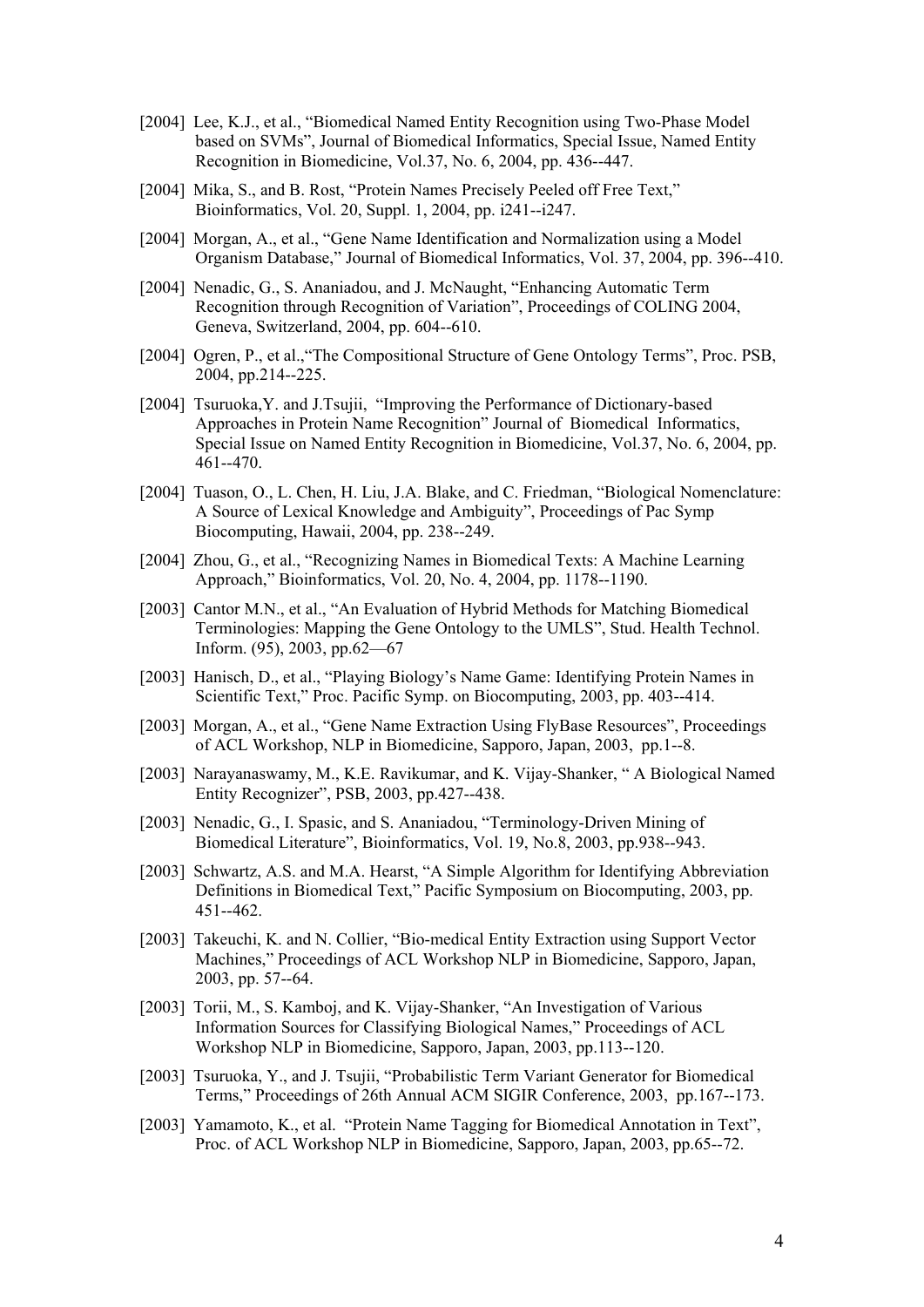- [2003] Yu, H., and E. Agichtein, "Extracting Synonymous Gene and Protein Terms from Biological Literature," Bioinformatics, 19, Suppl 1, 2003, pp.I340--349.
- [2003] Yu, Z., Y. Tsuruoka, and J. Tsujii, "Automatic Resolution of Ambiguous Abbreviations in Biomedical Texts using Support Vector Machines and One Sense per Discourse Hypothesis," SIGIR 2003 Workshop on Text Analysis and Search for Bioinformatics, 2003, pp. 57--62.
- [2002] Bodenreider, O., J.A. Mitchell, and A.T. McCray, "Evaluation of the UMLS as a Terminology and Knowledge Resource for Biomedical Informatics", Proc. AMIA, 2002, pp.61--65.
- [2002] Cohen, K.B., G.K. Acquaah-Mensah, A.E. Dolbey, and L. Hunter, "Contrast and Variability in Gene Names," Proceedings of ACL Workshop on NLP in the Biomedical Domain, Philadelphia, USA, 2002, pp.14--20.
- [2002] Franzen, K., et al., "Protein Names and How to Find Them," International Journal of Medical Informatics, Vol. 67, No. 1--3, 2002, pp. 49--61.
- [2002] Hirschman, L., A. Morgan, and A.S. Yeh, "Rutabaga by Any Other Name: Extracting Biological Names". Journal of Biomedical Informatics, Vol.35, No. 4, 2002, pp.247-- 259.
- [2002] Liu, H., S.B. Johnson, and C. Friedman, "Automatic Resolution of Ambiguous Terms based on Machine Learning and Conceptual Relations in the UMLS," Journal of the American Medical Informatics Association, Vol. 9, No. 4, 2002, pp. 621--636.
- [2002] Nenadic, G., H. Mima, I. Spasic, I., S. Ananiadou, and J. Tsujii, "Terminology-based Literature Mining and Knowledge Acquisition in Biomedicine", International Journal of Medical Informatics, Vol. 67, No.(1-3), 2002, pp.33--48.
- [2002] Pakhomov, S., "Semi-Supervised Maximum Entropy Based Approach to Acronym and Abbreviation Normalization in Medical Texts", Proceedings of 40th ACL Conference, 2002, pp.160--167.
- [2002] Pustejovsky, J., et al., "Medstract: Creating Large-Scale Information Servers for Biomedical Libraries," ACL Workshop on Natural Language Processing in the Biomedical Domain, 2002, pp. 85—92.
- [2002] Raychaudhuri, S., J.T. Chang, P.D. Sutphin, and R.B. Altman, "Associating Genes with Gene Ontology Codes Using a Maximum Entropy Analysis of Biomedical Literature," Genome Res, Vol.12, No.1, 2002, pp.203--214.
- [2002] Tanabe, L., and W.J. Wilbur, "Tagging Gene and Protein Names in Biomedical Text", Bioinformatics, 18(8), 2002, pp.1124--1132.
- [2002] Thelen, M., and E. Riloff, "A Bootstrapping Method for Learning Semantic Lexicons using Extraction Pattern Contexts", Proceedings of EMNLP, 2002.
- [2001] Aronson, A.R, "Effective Mapping of Biomedical Text to the UMLS Metathesaurus: the MetaMap Program," Proceedings of AMIA, 2001, pp.17--21.
- [2001] Hatzivassiloglou, V., P.A. Duboue, and A. Rzhetsky, "Disambiguating Proteins, Genes, and RNA in Text: A Machine Language Approach" Bioinformatics, 17, Suppl 1, 2001, pp.97--106.
- [2001] Krauthammer, M., A. Rzhetsky, P. Morozov, and C. Friedman, "Using BLAST for identifying gene and protein names in journal articles" Gene, Vol. 259, No. (1–2), 2001, pp.245--252.
- [2001] Liu, H., Y.A. Lussier, and C. Friedman, "A Study of Abbreviations in the UMLS," Proceedings of the American Medical Informatics Association Annual Symposium, 2001, pp. 393--397.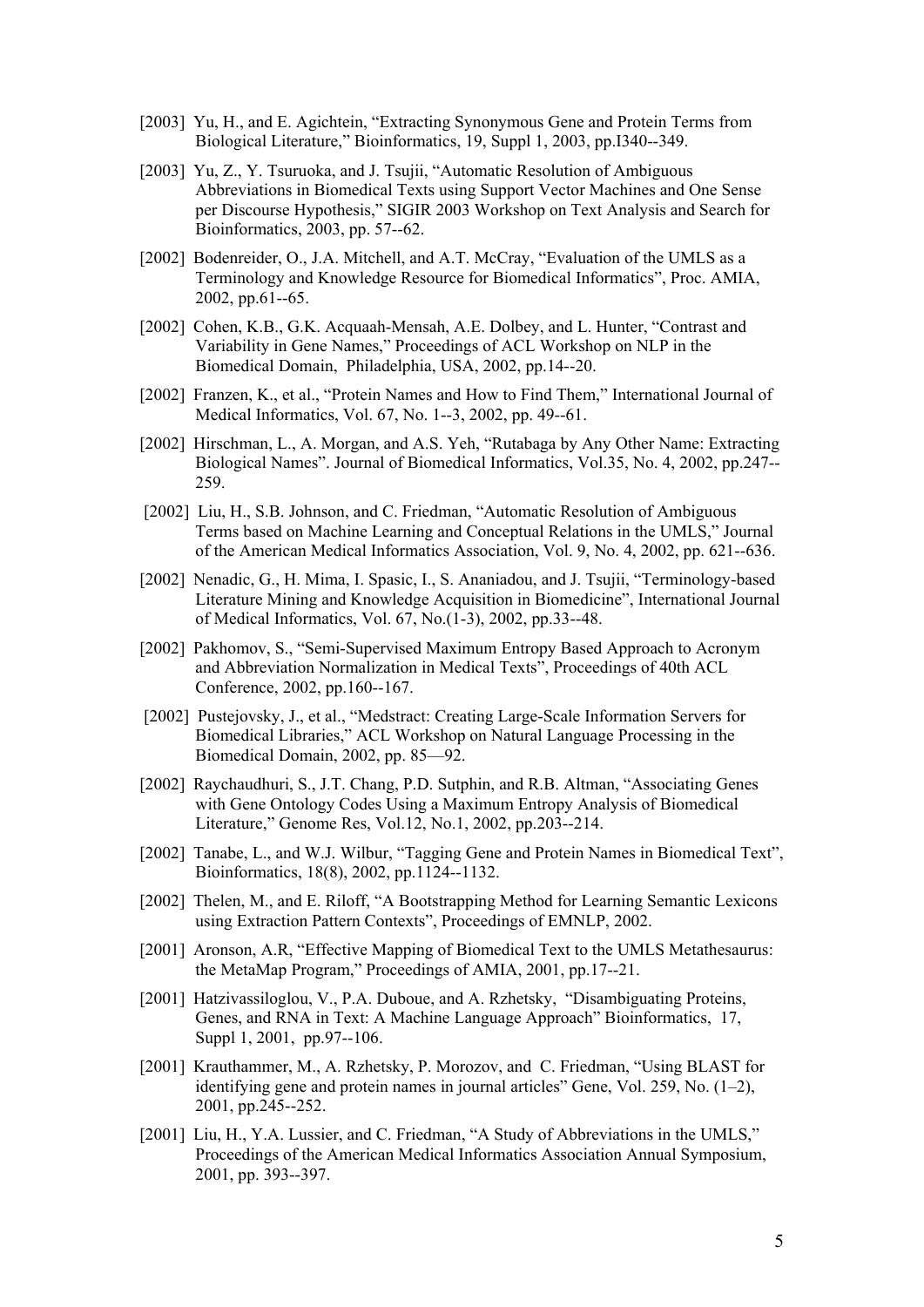- [2001] Mima, H., S. Ananiadou, and G. Nenadic, "The ATRACT Workbench: Automatic Term Recognition and Clustering for Terms". In Text, Speech and Dialogue Matousek, V., Mautner, P., Moucek, R. and Tauser, K. (eds.), Lecture Notes in Artificial Intelligence 2166, Springer Verlag, Heidelberg, pp.126--133, 2001.
- [2001] Pustejovsky, J., et al., "Automatic Extraction of Acronym--Meaning Pairs from Medline Databases," Medinfo, Vol. 10, 2001, pp. 371--375.
- [2000] Yoshida, M., K. Fukuda, and T. Takagi, "Pnad-css: a Workbench for Constructing a Protein Name Abbreviation Dictionary," Bioinformatics, Vol. 16, 2000, pp. 169--75.
- [1999] Nobata, C., N. Collier, and J. Tsujii, "Automatic Term Identification and Classification in Biological Texts," Proceedings of Natural Language Pacific Rim Symposium, 1999, pp.369--374.
- [1998] Fukuda, K., et al., "Towards Information Extraction: Identifying Protein Names from Biological Papers", PSB, Hawaii, USA, 1998, pp.707--718.
- [1998] Proux, D., et al., "Detecting Gene Symbols and Names in Biomedical Texts: A First Step toward Pertinent Information," Proc. 9th Workshop on Genome Informatics, 1998, pp. 72--80.

# **(iv) Relation mining, event extraction**

- [2008] Kim, Jin-Dong, Tomoko Ohta and Jun'ichi Tsujii. Corpus annotation for mining biomedical events from lterature. BMC Bioinformatics. 9(1). pp. 10, BioMed Central, 2008.
- [2008] Oda, Kanae, Jin-Dong Kim, Tomoko Ohta, Daisuke Okanohara, Takuya Matsuzaki, Yuka Tateisi and Jun'ichi Tsujii. (2008) New challenges for text mining: Mapping between text and manually curated pathways. In Christopher JO Baker and Su Jian (Eds.), BMC Bioinformatics.2008. To appear.
- [2007] Ahlers CB, Fiszman M, Demner-Fushman D, et al. Extracting semantic predications from MEDLINE citations for pharmacogenomics. In: Pac Symp Biocomput 12. Maui, Hawaii, 2007:209–20.
- [2007] Krallinger, M., Leitner, F., and Valencia, A. (2007) Assessment of the Second BioCreative PPI task: Automatic Extraction of Protein-Protein Interactions. Proc Second BioCreative Challenge Evaluation Workshop.
- [2007] Rebholz-Schuhmann D, Kirsch H, Arregui M, et al. EBIMed-text crunching to gather facts for proteins from Medline. Bioinformatics 2007;23:e237–44
- [2007] Rebholz-Schuhmann, D., et al. (2007b) Text processing through Web services: Calling Whatizit. Bioinformatics 2007 Nov 21
- [2007] Rinaldi F, Schneider G, Kaljurand K, et al. Mining of relations between proteins over biomedical scientific literature using a deep-linguistic approach. Artif Intell Med 2007;39(2):127–36.
- [2007] Sætre, Rune, Kazuhiro Yoshida, Akane Yakushiji, Yusuke Miyao, Yuichiro Matsubayashi and Tomoko Ohta. (2007) AKANE System: Protein-Protein Interaction Pairs in BioCreAtIvE2 Challenge, PPI-IPS subtask. Proceedings of the Second BioCreative Challenge Evaluation Workshop.
- [2006] Chun, H., et al., "Extraction of Gene-Disease Relations from MedLine using Domain Dictionaries and Machine Learning, " Proc. Pacific Symp. on Biocomputing (PSB), 2006, pp. 4--15.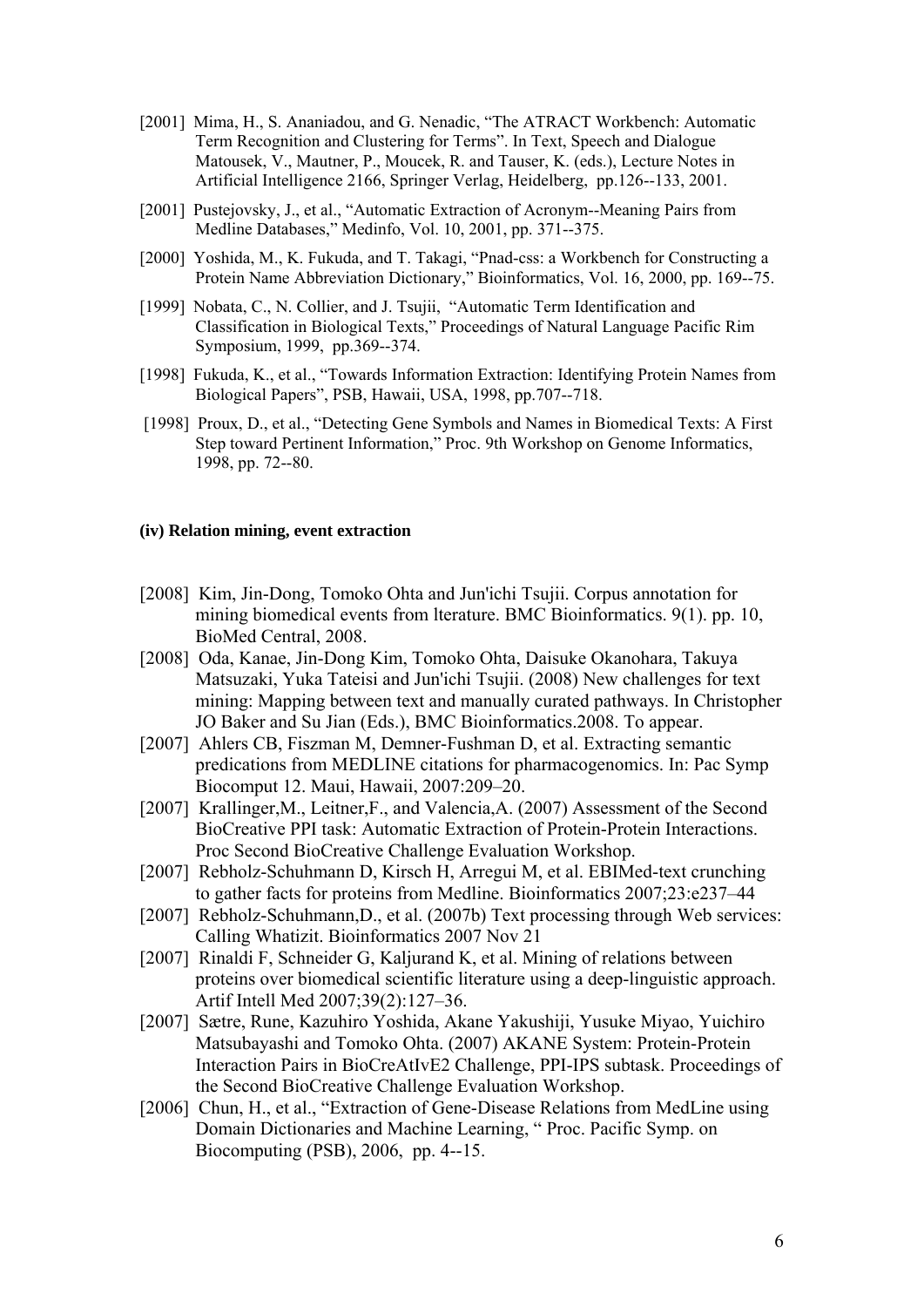- [2006] Chun, Hong-woo, Yoshimasa Tsuruoka, Jin-Dong Kim, Rie Shiba, Naoki Nagata, Teruyoshi Hishiki, Jun'ichi Tsujii (2006) Automatic Recognition of Topic-Classified Relations between Prostate Cancer and Genes using MEDLINE Abstracts. BMC-Bioinformatics. 7(Suppl 3). pp. S4, November 2006.
- [2006] Kim JJ, Zhang Z, Park JC, et al. BioContrasts: extracting and exploiting protein-protein contrastive relations from biomedical literature. Bioinformatics 2006;22:597-605.
- [2006] Kirsch, H., et al. (2006) Distributed modules for text annotation and IE applied to the biomedical domain. Int. J. Med. Inform. 75(6):496-500.
- [2006] McNaught, J. & Black, W. (2006) Information Extraction, in Text Mining for Biology and Biomedicine, Ananiadou & McNaught (eds), Artech House, pp.143-178
- [2006] Miyao, Yusuke, Tomoko Ohta, Katsuya Masuda, Yoshimasa Tsuruoka, Kazuhiro Yoshida, Takashi Ninomiya and Jun'ichi Tsujii (2006) Semantic Retrieval for the Accurate Identification of Relational Concepts in Massive Textbases. Proceedings of COLING-ACL 2006. Sydney, Australia, pp. 1017-- 1024, July 2006.
- [2006] Saric, J., et al. (2006) Extraction of regulatory gene/protein networks from Medline. Bioinformatics 22(6):645-650.
- [2005] Hoffmann, R. and Valencia, A. (2005) Implementing the iHOP concept for navigation of biomedical literature. Bioinformatics 21 (Suppl 2):ii252-8.
- [2005] Hu, Z., et al., "Literature Mining and Database Annotation of Protein Phosphorylation Using a Rule-based System," Bioinformatics, Vol. 21, 2005, 2759--2765.
- [2005] Jelier, R., et al. (2005) Co-occurrence based meta-analysis of scientific texts retrieving biological relationships between genes. Bioinformatics, 21(9):2049- 58.
- [2005] Leroy, G., and H. Chen, "Genescene: An Ontology-enhanced Integration of Linguistic and Co-occurrence Based Relations in Biomedical Texts," Journal of the American Society for Information Science and Technology, Vol. 56, No. 5, 2005, pp. 457--468.
- [2005] Yakushiji, A., et al., "Biomedical Information Extraction with Predicate-Argument Structure Patterns," Proc. Int. Symp. on Semantic Mining in Biomedicine, 2005, pp. 60--69.
- [2005] Šarić, J., L. J. Jensen, and I. Rojas, "Large-scale Extraction of Gene Regulation for Model Organisms in an Ontological Context," In Silico Biology, Vol. 5, No. 0004, 2004, http://www.bioinfo.de.isb/2004/05/0004/, June 2005
- [2004] Alphonse, E., et al., "Event-based Information Extraction for the Biomedical Domain:The Caderige Project," Proc. Int. Workshop on Natural language Processing in Biomedicine and its Applications (JNLPBA), 2004, pp. 43--49.
- [2004] Corney, D. P., et al., "BioRAT: Extracting Biological Information from Fulllength Papers," Bioinformatics, Vol. 20, No. 17, 2004, pp. 3206--3213.
- [2004] Daraselia, N., et al., "Extracting Human Protein Interactions from MEDLINE using a Full-sentence Parser," Bioinformatics, Vol. 20, No. 5, 2004, pp. 604-- 611.
- [2004] Huang, M., et al. (2004) Discovering patterns to extract protein–protein interactions from full texts. Bioinformatics 20(18):3604-3612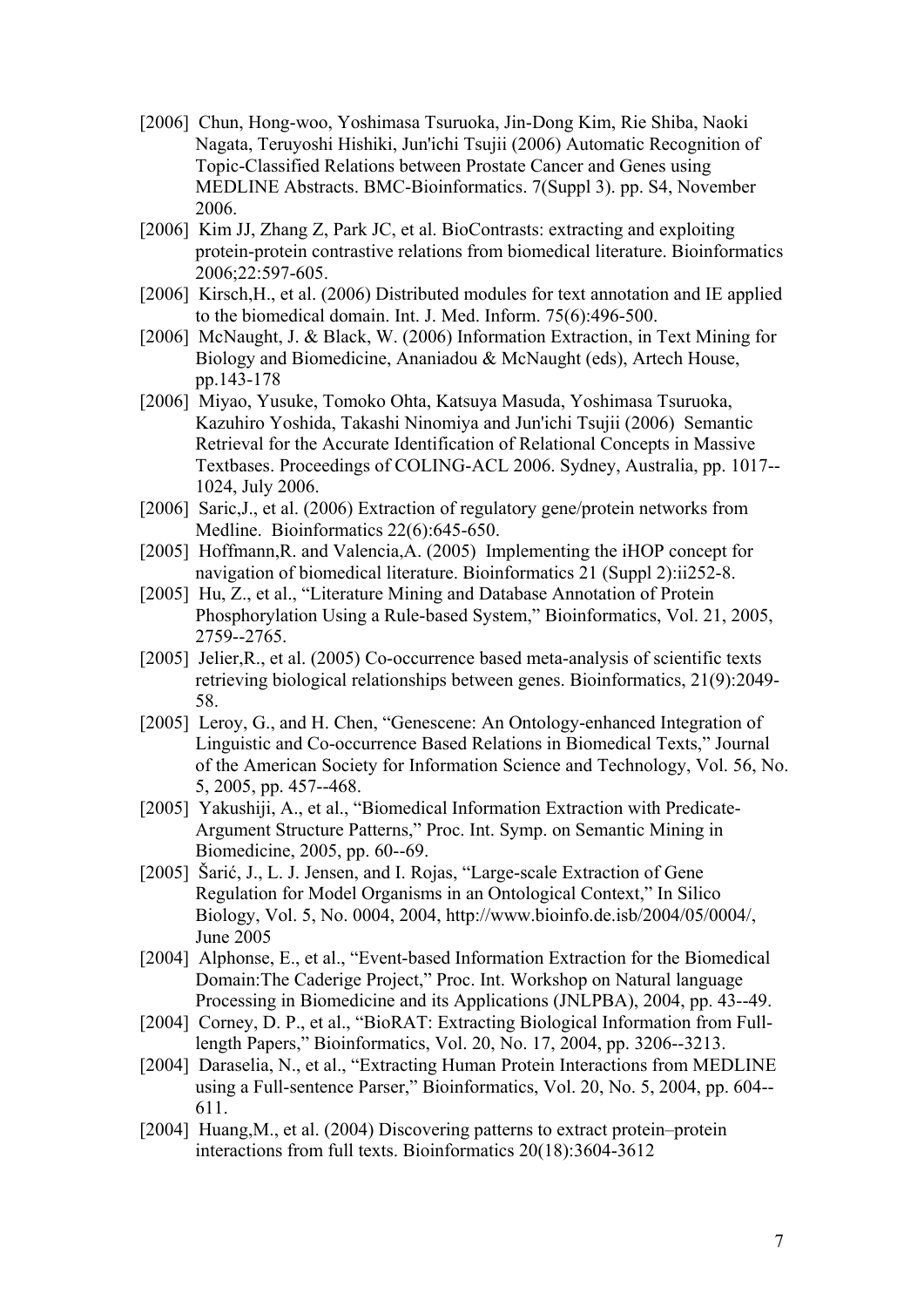- [2004] Kim, J., and J. C. Park, "BioIE: Retargetable Information Extraction and Ontological Annotation of Biological Interactions from the Literature," Journal of Bioinformatics and Computational Biology, Vol. 3, No. 3, 2004, pp. 551--568.
- [2004] McDonald, D.M., et al., "Extracting Gene Pathway Relations Using a Hybrid Grammar: The Arizona Relation Parser," Bioinformatics, Vol. 20, No. 18, 2004, pp. 3370--3378.
- [2004] Pyysalo, S., et al., "Analysis of Link Grammar on Biomedical Dependency Corpus Targeted at Protein-Protein Interactions," Proc. Int. Joint Workshop on Natural Language Processing in Biomedicine and its Applications (JNLPBA), 2004, pp. 15--21.
- [2004] Rinaldi, F., et al., "Mining Relations in the GENIA Corpus," Proc. Second European Workshop on Data Mining and Text Mining for Bioinformatics, 2004, pp. 61--68.
- [2004] Rzhetsky, A., et al., "GeneWays: A System for Extracting, Analyzing, Visualizing and Integrating Molecular Pathway Data," Journal of Biomedical Informatics, Vol. 37, No. 1, 2004, pp. 43--53.
- [2004] Wattarujeekrit T, Shah PK, Collier N. PASBio: predicate argument structures for event extraction in molecular biology. BMC Bioinform 2004;5:155.
- [2003] Ding, J., et al., "Extracting Biochemical Interactions from MEDLINE Using a Link Grammar Parser, " Proc. 15th IEEE Int. Conf. on Tools with Artificial Intelligence (ICTAI 2003), Sacramento, CA, Nov. 3--5, 2003, pp. 467--473.
- [2003] Gaizauskas, R., et al., "Protein Structures and Information Extraction from Biological Texts: The PASTA System," Bioinformatics, Vol. 19, No. 1, 2003, pp. 135--143.
- [2003] Leroy, G., H. Chen, and J.D. Martinez, "A Shallow Parser based on Closed-Class Words to Capture Relations in Biomedical Text," Journal of Biomedical Informatics, Vol. 36, No. 3, 2003, pp.145--158.
- [2003] Novichkova, S., S. Egorov, and N. Daroselia, "MedScan, a Natural Language Processing Engine for MEDLINE Abstracts," Bioinformatics, Vol. 19, 2003, pp. 1699--1706.
- [2003] Temkin, J.M. and Gilder, M.R. (2003) Extraction of protein interaction information from unstructured text using a context-free grammar. Bioinformatics. 19(16):2046-53.
- [2002] De Bruijn, B., and J. Martin, "Getting to the (C) ore of Knowledge: Mining Biomedical Literature," International Journal of Medical Informatics, Vol. 67, 2002, pp. 7--18.
- [2002] Leroy, G., and H. Chen, "Filling Preposition-based Templates to Capture Information from Medical Abstracts," Proc. Pacific Symp. on Biocomputing 7 (PSB), 2002, pp. 362--373.
- [2001] Friedman, C., et al., "GENIES: A Natural-language Processing System for the Extraction of Molecular Pathways from Journal Articles," Bioinformatics**,** Vol. 17, 2001, pp. S74--S82.
- [2001] Ono, T., et al., "Extraction of Information on Protein-Protein Interactions from the Biological Literature," *Bioinformatics*, Vol. 17, No. 2, 2001, pp. 155- -161.
- [2001] Park, J.C. et al. (2001) Bidirectional incremental parsing for automatic pathway identification with combinatory categorial grammar. Pac Symp Biocomput :396-407.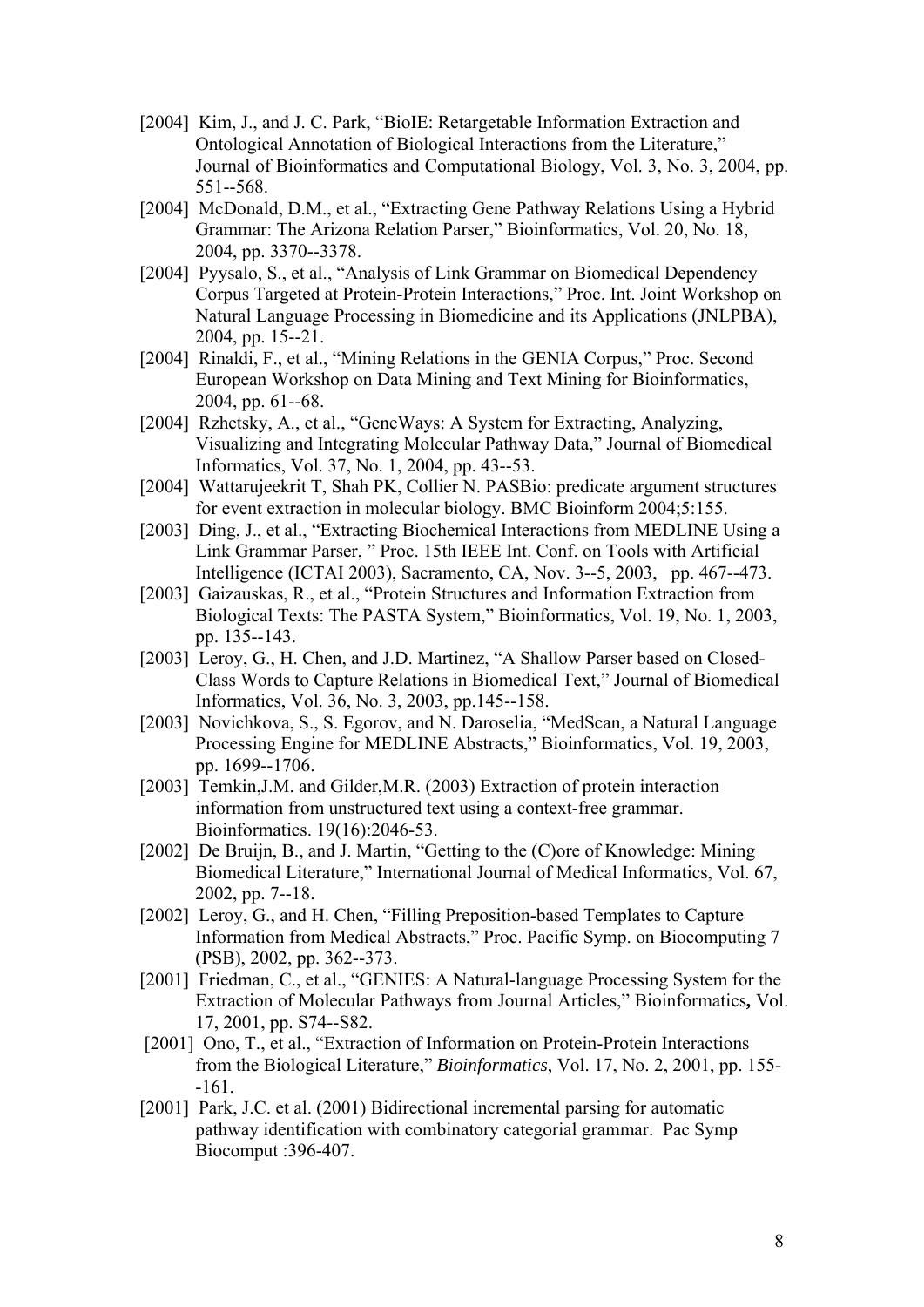- [2001] Park, J.C., "Using Combinatory Categorial Grammar to Extract Biomedical Information," IEEE Intelligent Systems, Vol. 16, No. 1, 2001, pp.62--67.
- [2001] Pustejovsky, J. et al. (2001) Robust relational parsing over biomedical literature: extracting inhibit relations. Pac Symp Biocomput :362-73.
- [2001] Yakushiji, A., et al., "Event Extraction from Biomedical Papers Using a Full Parser," Proc. Pacific Symp. on Biocomputing (PSB 2001), Kauai, Hawaii, Jan. 3--7, 2001, pp. 408--419.

## **(v) Annotation of Biomedical Corpora**

- [2008] Thompson, Paul, Giuila Venturi, John McNaught, Simonetta Montemagni and Sophia Ananiadou (2008). Categorising Modality in Biomedical Texts. LREC 2008 workshop "Building and Evaluating resources for biomedical text mining" Marrakech, Morocco.
- [2008] Thompson, Paul, Philip Cotter, John McNaught, Sophia Ananiadou, Simonetta Montemagni, Andrea Trabucco and Giulia Venturi (2008). Building a bio-event annotated corpus for the acquisition of semantic frames from biomedical corpora. Sixth International Conference on Language Resources and Evaluation (LREC 2008), Marrakech, Morocco
- [2006] Chou WC, Tsai RTH, Su YS, et al. A semi-automatic method for annotating a biomedical proposition bank. Proceedings of workshop on frontiers in linguistically annotated corpora 2006. Association for Computational Linguistics.Sydney, Australia, 2006:5–12.
- [2006] Kim, J.D. & Tsujii, J. (2006) Corpora and their Annotation, in Text Mining for Biology and Biomedicine, Ananiadou, S. & McNaught, J. (eds), Artech House, pp. 179-211.
- [2005] Cohen, K., et al., "Corpus Design for Biomedical Natural Language Processing," Proc. ACL Workshop on Linking Biological Literature, Ontologies and Databases: Mining Biological Semantics, 2005, pp. 38--45.
- [2005] Smith, L.H., et al., "MedTag: a Collection of Biomedical Annotations," Proc. ACL Workshop on Linking Biological Literature, Ontologies and Databases: Mining Biological Semantics, 2005, pp. 32--37.
- [2005] Tateisi, Y., et al., "Syntax Annotation for the GENIA corpus," Proc. IJCNLP Companion volume, 2005, pp. 222--227.
- [2004] Pakhomov, S., A. Coden, and C. Chute, "Creating a Test Corpus of Clinical Notes Manually Tagged for Part-of-Speech Information," Proc. COLING Joint Workshop on Natural Language Processing in Biomedicine and its Applications, 2004, pp. 62-- 65.
- [2004] Tateisi, Y., and J. Tsujii, "Part-of-Speech Annotation of Biology Research Abstracts," Proc. Int. Conf. on Language Resource and Evaluation (LREC), 2004, pp. 1267-- 1270.
- [2003] Erjavec, T., et al., "Encoding Biomedical Resources in TEI: The Case of the GENIA Corpus," Proc. ACL Workshop on Natural Language Processing in Biomedicine, 2003, pp. 97--104.
- [2003] Kim, J., et al., "GENIA Corpus---a Semantically Annotated Corpus for Bio-Textmining," Bioinformatics, Vol. 19, Suppl. 1, 2003, pp. i180--i182.

# **(vi) Tagging and Parsing**

[2008] Miyao, Yusuke and Jun'ichi Tsujii. Feature Forest Models for Probabilistic HPSG Parsing. Computational Linguistics. 34(1). pp. 35–80, MIT Press, 2008.